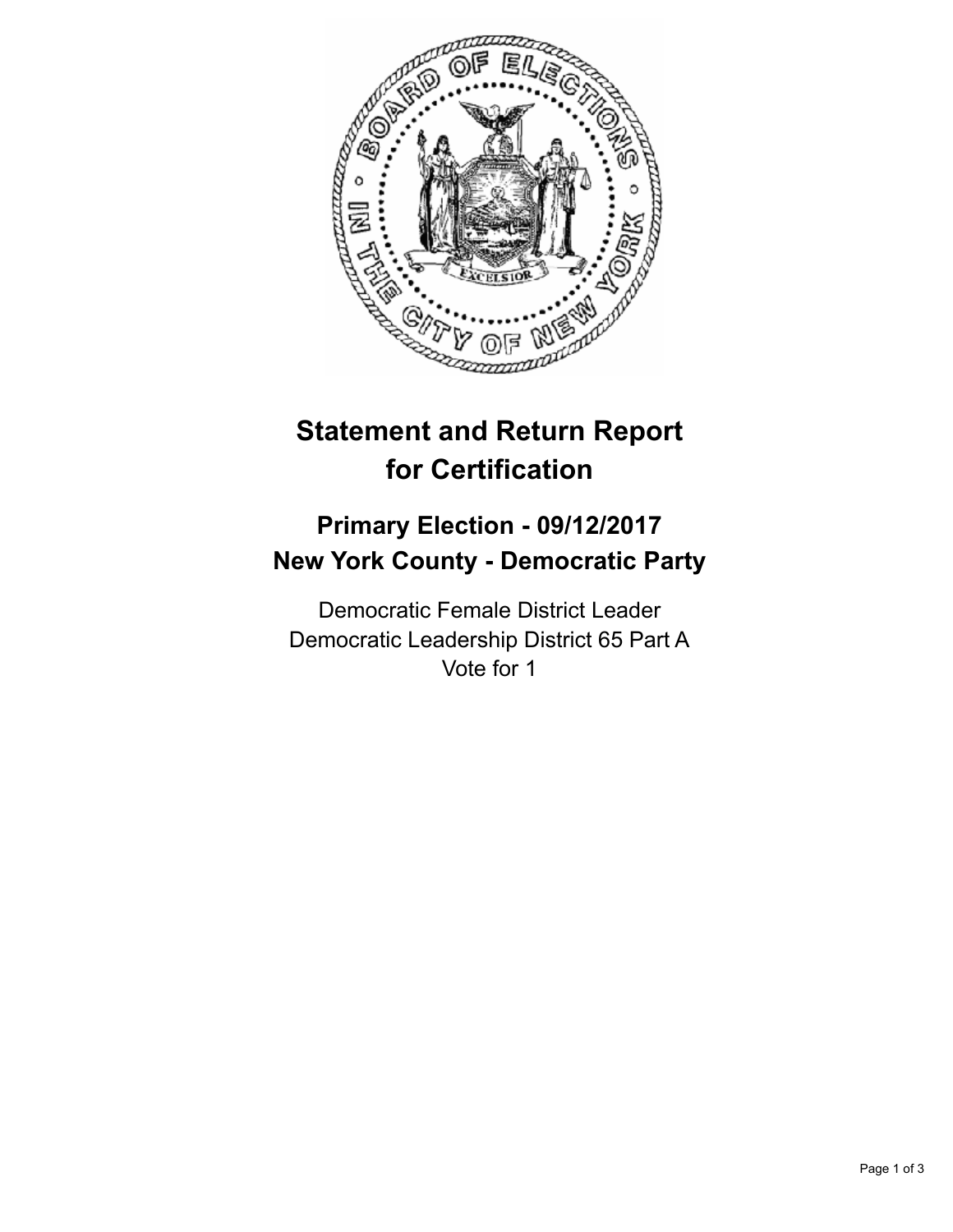

## **Assembly District 65**

| <b>PUBLIC COUNTER</b>                                    | 2,435 |
|----------------------------------------------------------|-------|
| <b>MANUALLY COUNTED EMERGENCY</b>                        | 0     |
| ABSENTEE / MILITARY                                      | 44    |
| <b>AFFIDAVIT</b>                                         | 15    |
| <b>Total Ballots</b>                                     | 2,494 |
| Less - Inapplicable Federal/Special Presidential Ballots | 0     |
| <b>Total Applicable Ballots</b>                          | 2,494 |
| KAREN B. BLATT                                           | 1,024 |
| <b>CAROLINE LASKOW</b>                                   | 1,142 |
| DAVID STEIN (WRITE-IN)                                   |       |
| ROBERT E. CRUZ (WRITE-IN)                                |       |
| TISA LA PADILA (WRITE-IN)                                |       |
| VAYLATEENA JONES (WRITE-IN)                              |       |
| <b>Total Votes</b>                                       | 2,170 |
| Unrecorded                                               | 324   |